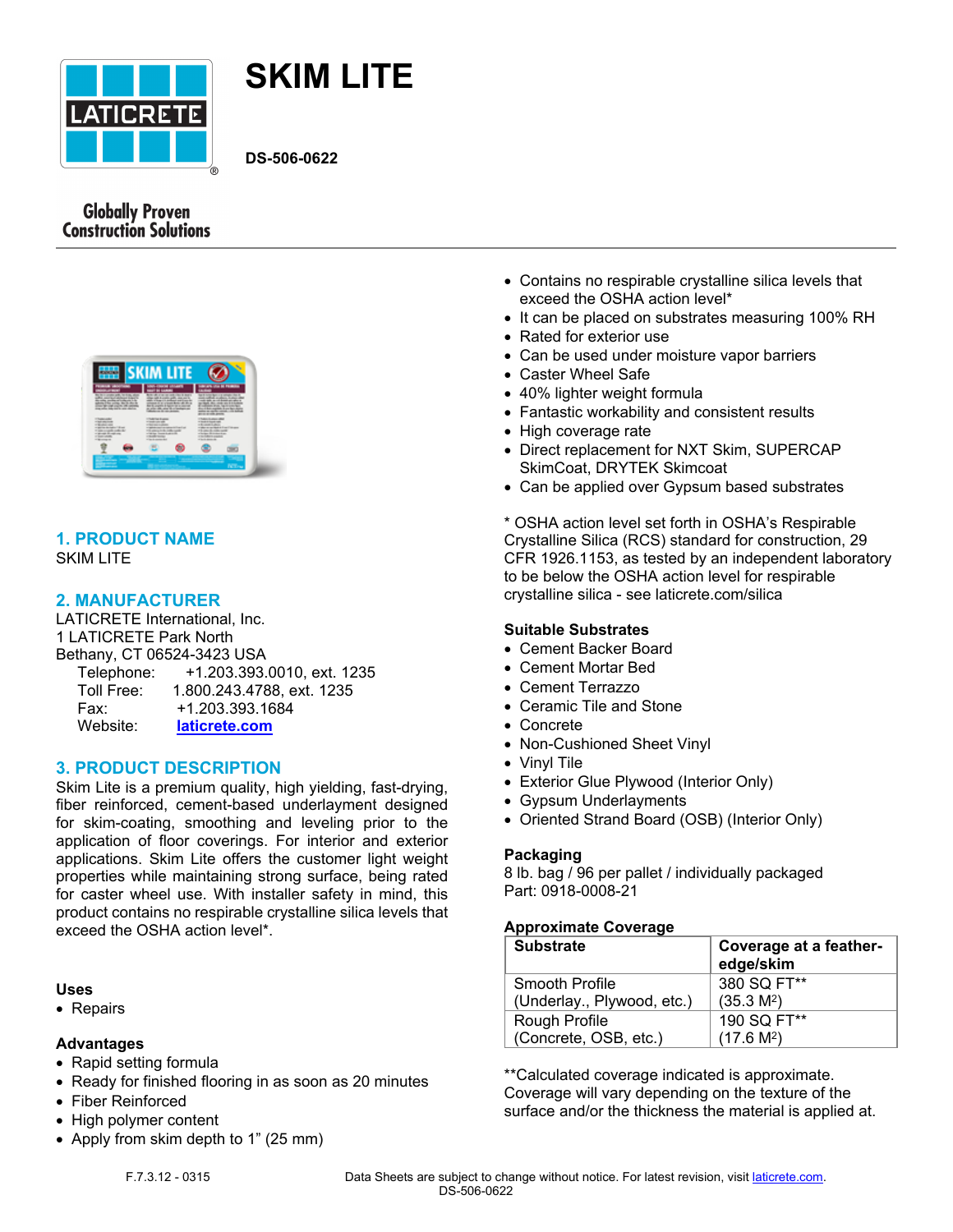## **Shelf Life**

Factory sealed containers of this product are guaranteed to be of first quality for one (1) year if stored off the ground in a dry area.

#### **Limitations**

- Do not install LATICRETE® SKIM LITE over particleboard, chipboard, hardboard (Masonite®), Luan panels, asbestos, asphalt, coal tar, or lightweight insulating concrete or any other dimensionally unstable materials.
- Do not install when surface temperature is below 40°F (4°C) or above 90°F (32°C).
- Do not install over painted surfaces.
- Do not exceed recommended mixing ratio as indicated in mixing instructions. Over watering will weaken product properties.
- Adhesives/mastics, mortars and grouts for ceramic tile, pavers, brick and stone are not replacements for waterproofing membranes. When a waterproofing membrane is required, use a LATICRETE® Waterproofing Membrane on top of the dry SKIM LITE.
- Not for use in submerged applications.
- During cold weather, protect finished work from traffic until fully cured.
- Always refer to finished floor manufacturer's recommendations regarding installation instructions, restrictions, moisture conditions and compatibility.
- Always test performance suitability and compatibility of finished floor systems prior to their application. Sample surfaces should be installed as a field test so as to be representative of entire surface and tested for intended use.

### **Cautions**

- Read and understand the Product Data Sheet and Safety Data Sheet.
- Check www.laticrete.com for any technical bulletins or updated information about the product and its application.
- Contact your local LATICRETE Technical Sales Representative with any questions.
- Consult SDS for more safety information.
- Contains portland cement. Causes severe skin burns and serious eye damage. May cause an allergic skin reaction. Wear protective clothing, gloves and eye protection. In case of contact, flush thoroughly with water.
- Do not take internally.
- Keep out of reach of children.



### **Physical Properties**

| Technical Data | <b>Results</b>    |
|----------------|-------------------|
| Set Time       | 15 to 20 minutes* |

\*Drying time is a function of jobsite temperature and other conditions such as humidity and/or installation thickness. Low substrate temperatures and/or high ambient humidity will extend the drying time.

Specifications subject to change without notification. Results shown are typical but reflect test procedures used. Actual field performance will depend on installation methods and site conditions.

# **5. INSTALLATION**

### **Preparing surface for Concrete Substrate**

- Clean substrate to eliminate dust, dirt, oil, grease, paint or any contaminants which may inhibit bonding. Do not use chemicals to clean substrate. Remove any loose particles and vacuum.
- Test surface bond strength of substrate. If minimum 100 psi (0.7 MPa) bond strength is not achieved or the substrate is contaminated, remove contaminants by mechanical means. Retest surface.
- Inspect for contraction joints, construction joints, and cracks in the substrate which may be subject to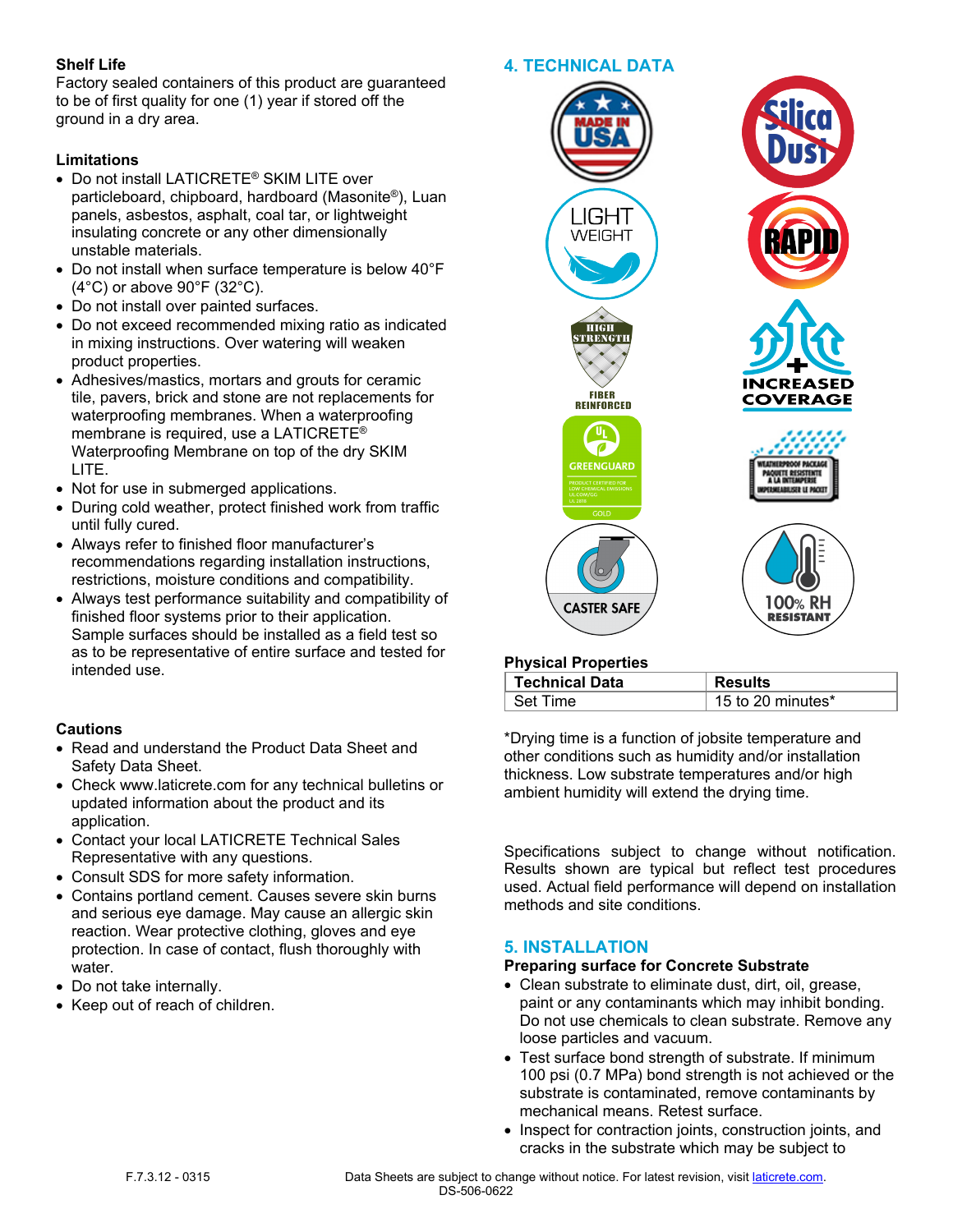movement after installation of LATICRETE® SKIM LITE. These must be maintained as joints in the new surface.

- Maintain substrate temperature between 40°F (4°C) and 90°F (32°C) during application and air temperature between 50–90°F (10–32°C) during drying. Provide adequate ventilation to ensure uniform drying.
- For very absorptive concrete, apply a fine mist of water on top of the prepared concrete using a pump garden type sprayer, just prior to SKIM LITE application. Concrete should readily absorb water. Broom out excess standing water. Do not apply SKIM LITE where there is standing water on top of the concrete. If water beads or does not absorb within 60 seconds, additional surface prep is needed.

## **Preparing for poured Gypsum Underlayment**

- Tensile strength of the gypsum underlayment must be at least 100 psi (0.7 MPa), tested in accordance with ASTM C1583.
- Any loose or damaged poured gypsum underlayment will have to be repaired.
- All dirt, oil, paint, laitance, efflorescence, sealers, curing compounds, dust, construction debris, and any other bond breaking contaminants must be removed by diamond grinding or shot blasting.
- Use of chemicals to remove contaminants is prohibited. Use of sweeping compound is not recommended as they may contain oil which will act as a bond breaker.

### **Embossing Non-Cushioned Vinyl Floors and VCT**

Completely remove any wax or other coatings. Roughen smooth surfaces. Wash and rinse thoroughly with clean water. Allow to dry.

### **Preparing Ceramic Tile or Terrazzo**

Ensure tiles are well bonded to the substrate. Mechanically abrade with a carborundum disk. Wash and rinse thoroughly with clean water. Allow to dry.

### **Preparing Non-Water Soluble Cutback Adhesive**

Scrape non-water soluble cutback adhesive residue from the floor and remove excess material. Ensure remaining adhesive residue is completely dry.

### **Mixing**

Mix 1.75 qts. to (1.7 L) 2.0 qts. (1.9 L) of clean cool water per 8 lb. (3.6 kg) bag of LATICRETE® SKIM LITE. Add product to water and mix for 3 to 4 minutes with a heavy duty drill (650 rpm or more) to obtain a lump free mix.

Mixing with NXT EMBOSSING ADMIX (for embossing non-cushioned vinyl and VCT flooring)

Mix 2.4 qts. (2.3 L) of NXT EMBOSSING ADMIX per 8 lb. (3.6 kg) bag of SKIM LITE. Add SKIM LITE to NXT EMBOSSING ADMIX and mix for 3 minutes with a heavy duty drill (650 rpm) to obtain a lump free mix. **Note:**

- **Material can be re-mixed to extend pot-life but do NOT add more water when re-mixing.**
- **A Helix Paint Mixer is not preferred.**

### **Application**

Apply blended material to substrate with trowel at a thickness from feather-edge to 1" (25 mm) for all surfaces. After initial set of material (approx. 10–15 min.), remove all overlap marks, seams and inconsistencies by scraping with a steel trowel. Key in but do not over trowel. Material can be walked on after 15 to 20 minutes at 70°F (21°C) or higher, depending on thickness.

### **Flooring Installation**

Finished floor goods may be installed as soon as 20 minutes after application, subject to thickness, drying conditions and type of flooring materials. Always refer to finished floor manufacturer's recommendations regarding installation instructions, restrictions, moisture conditions and compatibility. Always test performance suitability and compatibility of finished floor systems prior to their application. Sample surfaces should be installed as a field test so as to be representative of entire surface and tested for intended use.

**Note: HYDRO BAN™, HYDRO BAN™ Quick Cure, and any VAPOR BAN™ moisture vapor barrier can be installed over Skim Lite with a minimum cure of 2 hours.**

#### **Wear Surface**

Skim Lite is not to be used as a permanent wear surface. Skim Lite must be covered by a suitable floor covering material, such as carpet, vinyl flooring, ceramic tile, etc..

### **6. AVAILABILITY AND COST**

**Availability**

LATICRETE materials are available worldwide.

### **For Distributor Information, Call:**

 Toll Free: 1.800.243.4788 Telephone: +1.203.393.0010 For on-line distributor information, visit LATICRETE at **[laticrete.com](https://laticrete.com/)**

# **Cost**

Contact a LATICRETE Distributor in your area.

### **7. WARRANTY**

See 10. FILING SYSTEM:

• DS 230.13: 1 Year Product Warranty (US - English)

# **8. MAINTENANCE**

Non-finish LATICRETE and LATAPOXY installation materials require no maintenance but installation performance and durability may depend on properly maintaining products supplied by other manufacturers.